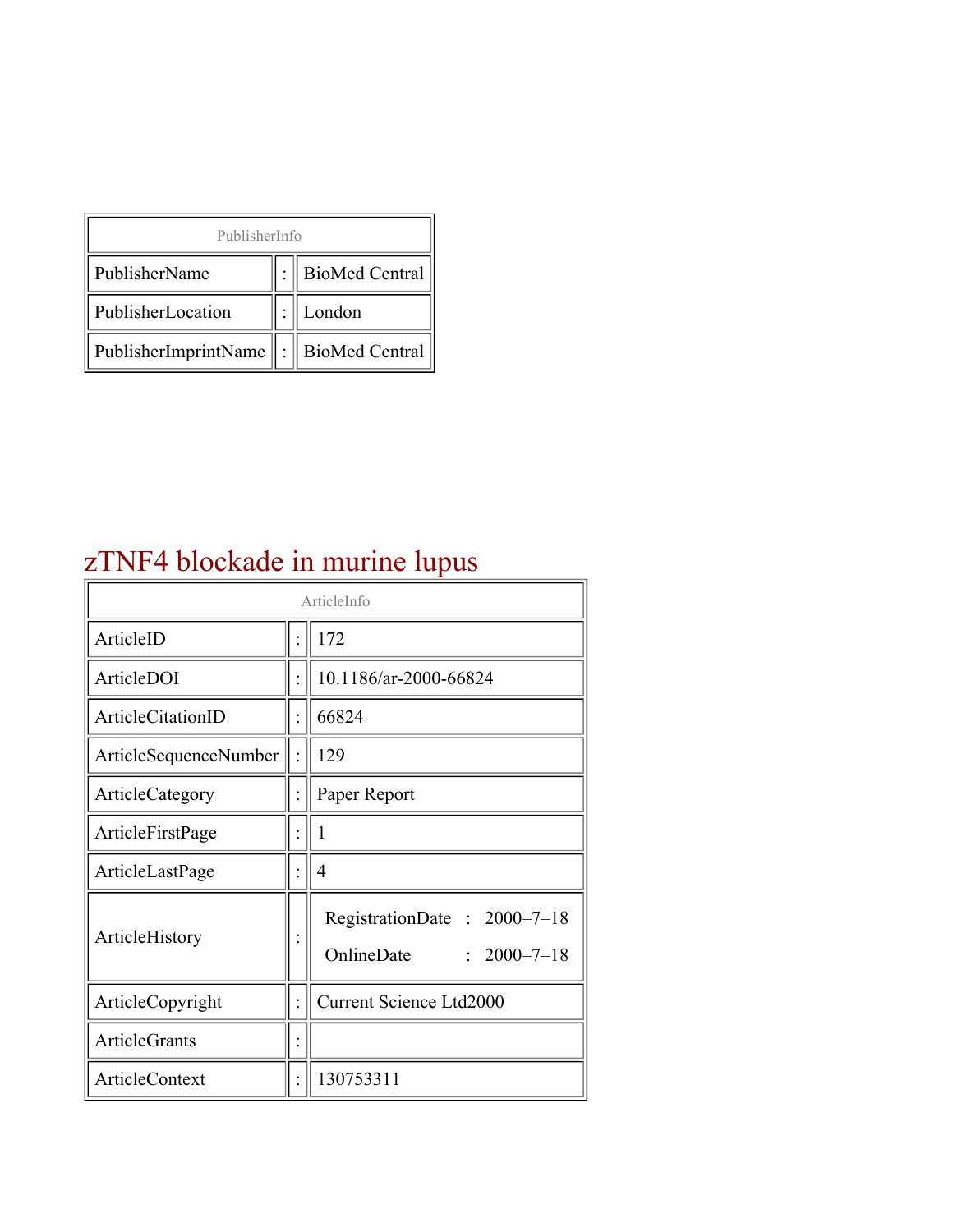Aff1 Albert Einstein College of Medicine, New York

### <span id="page-1-0"></span>Keywords

BAFF/zTNF4, BCMA, systemic lupus erythematosus, TACI, TNF receptor family

# Context

In a recent [paper report,](http://arthritis-research.com/paperreport/ar-2000-66795) I discussed an article describing mice overexpressing BAFF (also known as zTNF4, BLyS, TALL-1, and THANK), a newly described member of the TNF family. BAFF transgenic mice displayed a significant expansion of the B cell compartment, due to increased proliferation and/or prolonged B cell survival. Furthermore, lupus-like autoimmune features were found in BAFF-transgenic mice. Interfering with the interaction between BAFF and its ligand could be of great value in the treatment of autoimmune disease. To confirm a role for BAFF in lupus, identify its receptor(s), and examine if blocking BAFF-BAFF receptor interactions is effective in the treatment of murine SLE.

# Significant findings

The zTNF4-transgenic mice were generally similar to the previously described BAFF-transgenic mice. FACS analysis showed a significant increase in the number as well as proportion of  $B220<sup>+</sup> B$  cells in the spleen and lymph nodes in transgenic mice as compared to controls. In contrast to BAFFtransgenic mice, the zTNF4-transgenics contained large numbers of B-1a cells in the spleen. While the number of splenic T cells was unchanged,  $CD4^+$  and  $CD8^+$  T cells were in an activated state. Serum IgM and IgG were increased several fold in the majority of transgenic mice. Older zTNF4-transgenic mice developed anti-double-stranded (ds) DNA antibodies, several at high titer. In addition, proteinuria and glomerulonephritis were found. Serum zTNF4 levels increased with age in the lupus-prone MRLlpr/lpr and B/W mouse models, and were highest in the most severely affected mice. Two orphan TNF receptor family molecules, TACI and BCMA, were idenified as receptors for zTNF4. TACI-Ig prevented the binding of zTNF4 to human B cells, as well as its stimulatory effects on murine and human B cells *in vitro*. Administration of TACI-Ig to B/W mice from 21 to 26 weeks of age delayed the onset of severe proteinuria for up to 10 weeks after treatment was stopped. Importantly, survival increased to 100% at 38 weeks in treated mice compared with only 47% in controls; however, there were no differences in anti-dsDNA antibody titers. After TACI-Ig treatment, the percentages of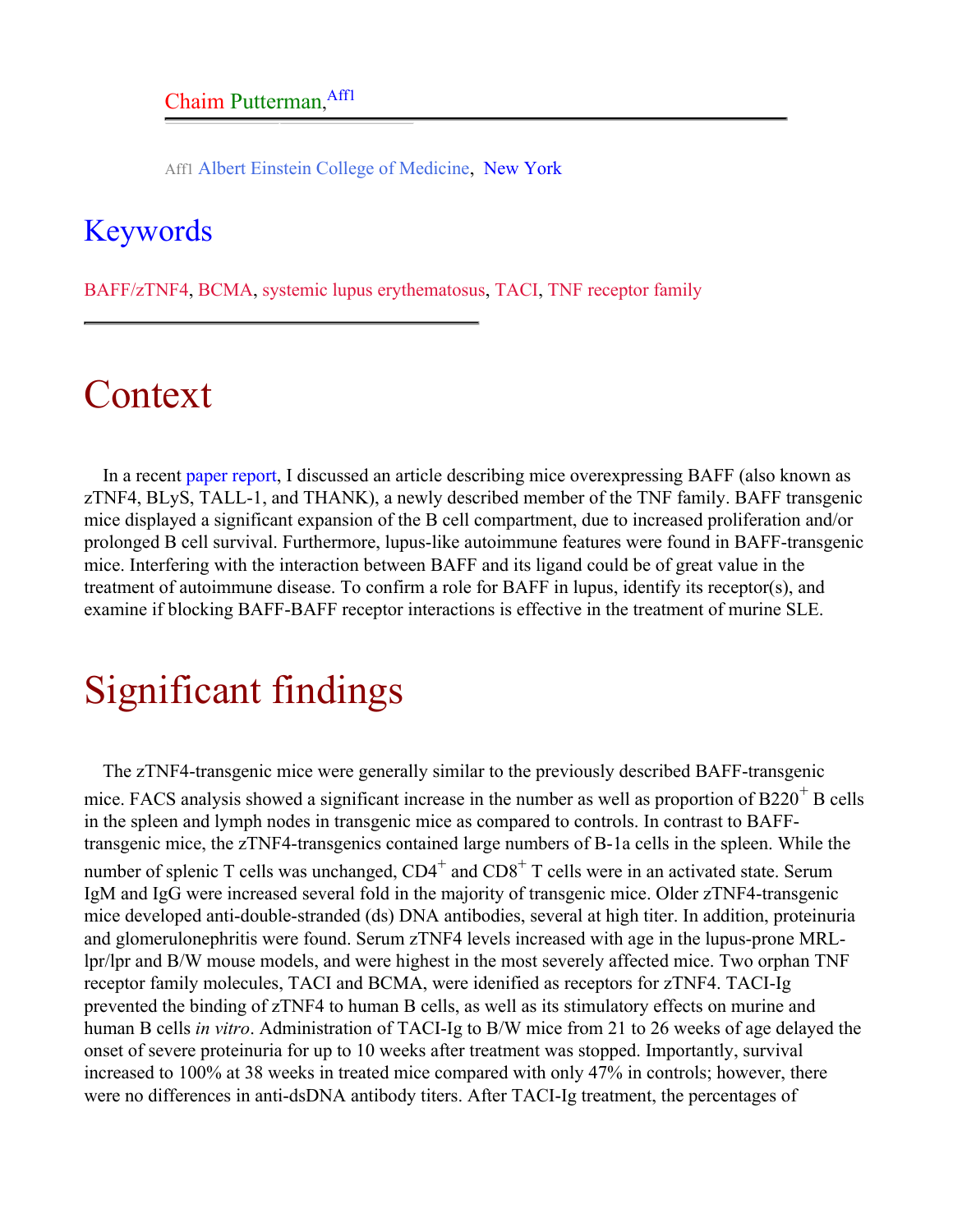peripheral blood B cells was significantly decreased (by 53% at the high treatment dose) at week 28, but returned to control levels by week 37.

## Comments

This paper adds to growing literature substantiating a role for zTNF4/BAFF in autoimmunity, specifically in lupus. Mice overexpressing this molecule, a member of the tumor necrosis factor (TNF) ligand family, have increased numbers of B cells and secrete high levels of pathogenic antibodies. It is important to note, however, that the phenotype of zTNF4/BAFF transgenic mice is not identical to human lupus; for example, lyphopenia rather than lymphocytosis is a common finding in the human disease. Novel findings by Gross *et al*include the identification of TACI (transmembrane activator and CAML-interactor) and BCMA (B-cell maturation antigen) as the receptors for zTNF4; however, any differential effect of ligand binding to these receptors was not reported. The demonstration that giving soluble receptor in the form of a fusion protein of TACI with Fc ameliorates murine lupus further implicates zTNF4 in the pathogenesis of the disease, and suggests a novel therapeutic approach. Immunogenicity of the fusion protein was not addressed in this study, but of course will need to be looked at before applying this form of treatment to humans. Therapeutic intervention in the form of a decoy receptor for TNF and related molecules has been successfully used in several experimental autoimmune models, as well as in human rheumatoid arthritis. Multiple mediators and cells are involved in systemic lupus erythematosus (SLE), and it seems unlikely that interfering with a single ligandreceptor interaction will be sufficient to cure all of the protean manifestations of the disease. Nevertheless, decoy receptors for TNF and related molecules may be promising options in the future treatment of autoimmune disease.

### Methods

Mice overexpressing zTNF4 under the control of a lymphoid-specific promoter were generated and analyzed for changes in B cells and T cells, as well as for renal disease. Transgene expression was verified by PCR and high levels of zTNF4 by ELISA. Genes for zTNF4 receptors were identified by staining COS7 cells, transfected with a cDNA library from a B cell line, with labeled zTNF4 (receptor cloning). A soluble version of one receptor was created by fusing the extracellular domain of TACI to the Fc portion of human IgG1 (TACI-Ig), and was administered to lupus-prone NZB x NZW F1 (B/W) mice.